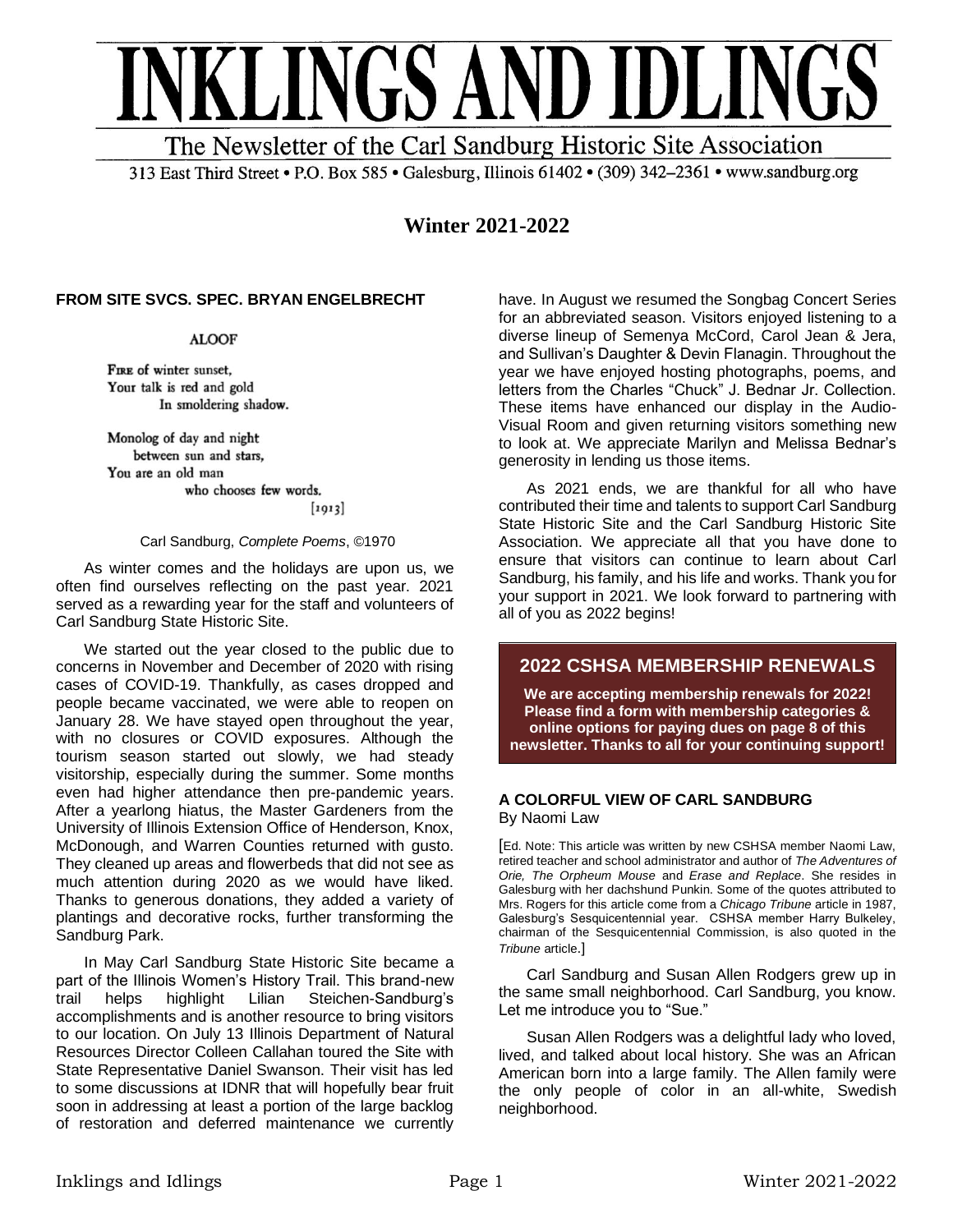It is not unusual for Galesburg people to say that they knew a member of the Allen family or that they are a distant relative. One of Sue's brothers- in-law was a very wise and dapper gentleman by the name of Frederick Solomon. He was my great uncle. Uncle Fred married a beautiful young woman named Eva Allen. Eva and Sue were two of the twenty Allen children. When Eva became a member of the Solomon family, all her siblings became "aunts" and "uncles" by proxy. Thus, "Aunt" Sue was my relative by marriage.



Photo courtesy of Senior Archive Assistant Maryjo McAndrew, Knox College Special Collections & Archives

I remember Uncle Fred, Aunt Eva, and "Aunt Sue." Aunt Sue not only knew Carl Sandburg, but she grew up often playing on the floor at his feet. However, Aunt Sue did not find Carl very impressive. She recalled asking Carl to teach her a song in Swedish. He told her to "Go home and ask your dad. He can speak Swedish better than me."

In 1987 the *Chicago Tribune* interviewed then 84-yearold Susan Rodgers. She told the reporter that Mr. Sandburg was "The man who would be half drunk and playing a mandolin with that hair hanging over one eye."

She had a much fonder memory of Carl's mother. Aunt Sue described a time when one of her siblings died. She recalled riding through the winter snow in a horse-drawn wagon. She talked about snuggling next to Mrs. Sandburg as they approached West Linwood Cemetery. In one of her "story-tellings" Aunt Sue recalled the special feeling of "being comforted by Miss Clara."

This reflects a little of Galesburg during that era. It was a time when children were cherished, and neighbors were simply neighbors. Aunt Susie said that, "There was no prejudice at all."

During that time Galesburg had many Swedish residents. Since the Swedes spoke their own language at home, it was only natural that their Black neighbors also began to speak Swedish. John Richard Allen, Susan's father, spoke Swedish so well that he was an interpreter at the courthouse for over a decade.

There is an often-repeated story about a new Swedish family arriving in Galesburg. It is likely that it was John Richard who agreed to pick them up at one of the railroad stations. The arriving family had never seen an African American. They were very surprised when this darkskinned man used a Swedish greeting. They were so taken aback that one of the travelers loudly whispered something in Swedish about John's appearance. They were even more amazed when John responded in perfect Swedish. Reportedly, both John and the visitor shook hands before laughing uproariously. It's likely that they became friends or at least good neighbors.

In some ways we have made great progress since the days of the Allen and Sandburg neighborhood. In other ways it seems that we have regressed. Carl and Susan would likely be very proud but for entirely different reasons. I suspect that Sandburg would love that the power of written and spoken words is still appreciated. I do wonder what he would think of present-day poetry and the beat that often accompanies it. I can imagine him reciting "Fog" to just the right melody. President Johnson called Carl Sandburg "more than the voice of America." I question how that voice would resonate in this, the 21st Century.

Aunt Sue would be proud of Maya Angelou, Gwendolyn Brooks, and Amanda Gorman. She would be surprised and possibly disappointed that any prejudice stalled their careers. She would likely find it difficult to believe that we are still celebrating "firsts."

Carl Sandburg and Susan Allen Rodgers were two people from the same neighborhood. Both gave us colorful perspectives of American history.

### "**MASSES**"

### By Rev. Lawrence Webb

The poem "Masses" from Sandburg's 1920 book *Chicago Poems* is one of three in my book that follow the trinary poetic form with a three-step pattern: (1) starting with a problem or proposition, (2) followed by an explanation or exploration, (3) eventuating in a conclusion or resolution.

- AMONG the mountains I wandered and saw blue haze and red crag and was amazed;
- On the beach where the long push under the endless tide maneuvers, I stood silent;
- Under the stars on the prairie watching the Dipper slant over the horizon's grass, I was full of thoughts.
- Great men, pageants of war and labor, soldiers and workers, mothers lifting their children-these all I touched, and felt the solemn thrill of them.
- And then one day I got a true look at the Poor, millions of the Poor, patient and toiling; more patient than crags, tides, and stars; innumerable, patient as the darkness of night-and all broken, humble ruins of nations.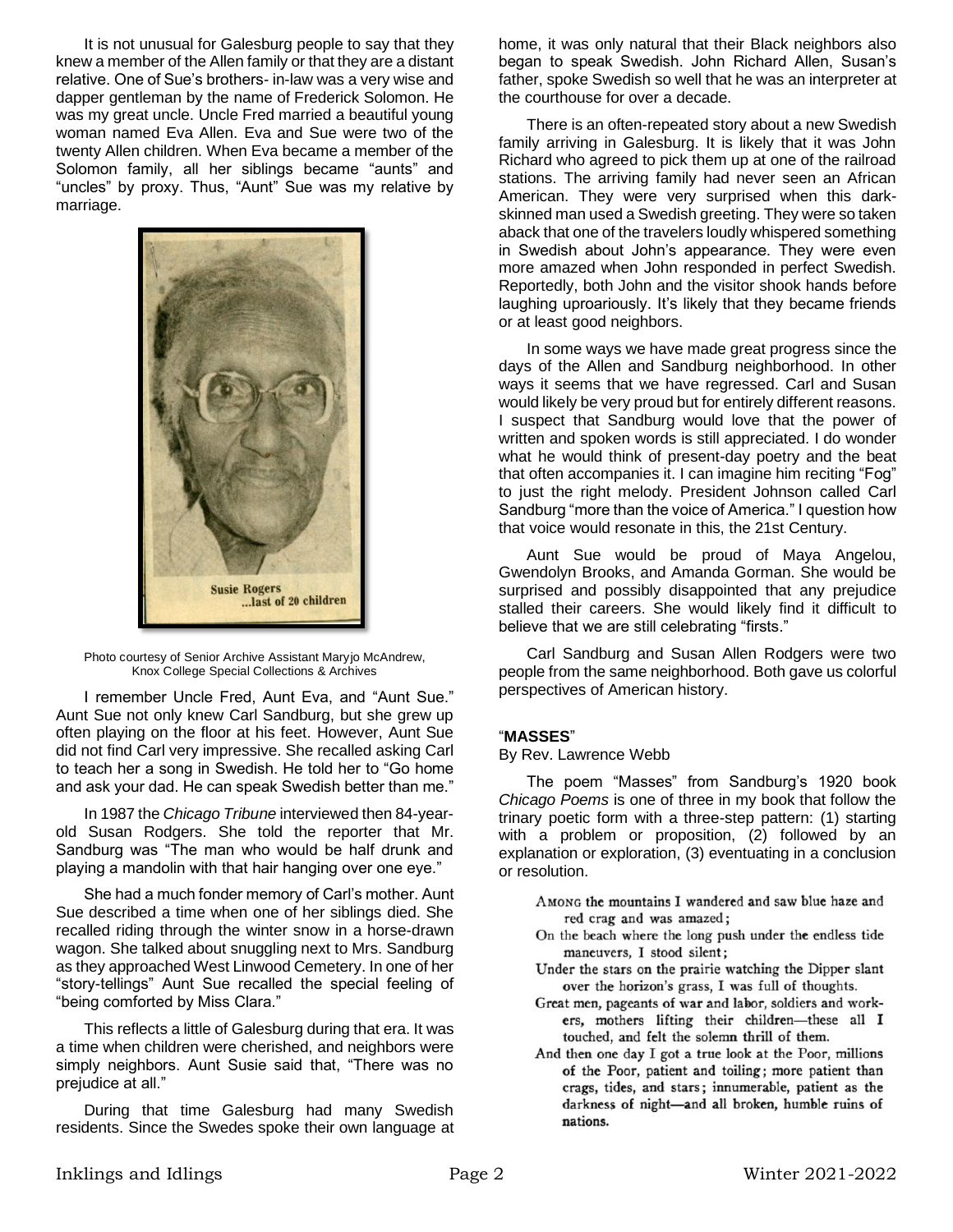The poet is "amazed" at the mountains' blue haze. In perhaps a kindred spirit to that amazement, the ocean's seemingly endless tide silences him. Still later, his gaze into the starry prairie night starts him thinking.

Nature provides a ready habitat for poets to spin their work, and Sandburg does his share in that category. But he never seems to get far from reflecting on people. So, here, his thoughts turn from inanimate properties of the earth and skies to the earth's human occupants. He first cites those he calls "great men," then works his way down to those with lesser authority. These great men probably are those who lead what he calls "pageants of war and labor."

In 1961 President Dwight D. "Ike" Eisenhower warned about the impact of close partnership between Pentagon officials and executives in giant corporations. This five-star general, who led the decisive D-Day invasion at Normandy, warned about this combination of these two powerful forces he labeled the "the military-industrial complex."

Coming down the ladder of power, Sandburg next cites "soldiers and workers," the rank and file in those pageants who carry out the orders of generals and corporate executives.

Sandburg also mentions women with their children, a natural linking in that early 20th century era when a popular slogan had it that "a woman's place is in the home." This poem was published in 1916, four years before the 14th Amendment to the Constitution was ratified, granting women the right to vote.

A 21st century parody on "a woman's place is in the home" says "A woman's place is in the House and in the Senate and in the White House and in CEO offices in the corporate world."

The poet's wife, Lilian/Paula Steichen Sandburg, did not work outside the home after they married, but she was far from being a "submissive" wife we hear about today.

Rachel Held Evans, a younger voice for equality between husband and wife, died suddenly from an infection in 2019 at age 37. Her books startled the more conservative wing of Evangelical Christians. She challenged the Communitarian approach that calls for women to "graciously submit" to their husbands. By contrast, she advocated the more open Egalitarian concept whose name speaks for itself.

In his wandering through various climates, encountering the high and the mighty and the so-called ordinary working people, the narrator feels a thrill.

But now, comes the turning point: "And then one day I got a true look at the Poor,"

His thrill turns to somber concern as he comes across other people—people nobody considers great, not soldiers or factory workers, whose jobs pay so little that every day is a struggle—if they have jobs at all.

He had looked at these folks before, but apparently he had not seen them in their true condition lately—people he

identifies as "Poor"—with a capital "P"—millions of them. Sandburg could readily think back to his own youthful years when he dropped out of high school to find work when his father's work was cut in half.

His Swedish immigrant father August Sandburg could be the role model as the poet goes back to his beginning description, painting a picture of the endurance of the Poor who face illness, joblessness, homelessness, and starvation:

- Patience outlasting mountains and oceans and the heavens: "crags, tides, and starts"
- Patience enduring the dark of night, darkness such as James Weldon Johnson describes in his poem, "God's Trombones": "Blacker than a hundred midnights/Down in a cypress swamp."
- Patience even among the "broken, humble ruins of nations."

Sandburg's concern runs counter to those who dismiss responsibility for the underprivileged by quoting Jesus as saying, "The poor you always have with you" (John 12:8). Jesus did say that, but he did not dismiss concern for the lowest financial class.

In reality, this is only a partial quote. Jesus was quoting a complete statement from Hebrew Scripture, calling attention to responsibility for helping the down and out: "For the poor you will always have with you in the land. Therefore I command you, 'You shall open wide your hand to your brother, to the needy and to the poor in your land" (Deuteronomy 15:11).

# **SANDBURG BY THE NUMBERS**

By Rick Sayre

"How many poems published?" It was a simple enough question we received a few weeks ago from Lawrence Webb, retired minister and Emeritus Professor of Journalism, Anderson College (SC). Professor Webb has been working on a book on Sandburg and his visit to the Carl Sandburg State Historic Site in Galesburg in 2003. This past year Webb's son in Chicago had forwarded a question from his father to the CSHSA concerning locations mentioned in Sandburg's poem "Neighbors". This challenging query grew into an enjoyable year-long exchange of questions and answers on Sandburg that has included feedback from a number of Sandburg enthusiasts from Illinois to North Carolina.

Professor Webb wanted to include an accurate number for the total published poems of Carl Sandburg in his book. However, in an initial search of a variety of online and print sources there was no "definitive" number that I was able to identify, so I decided to do my own calculations. The obvious starting point was to work with the latest second revised and enlarged edition of *The Complete Poems* of Carl Sandburg published in 1970 following his death in 1967. To ensure I was getting an accurate number I counted both the poems listed in the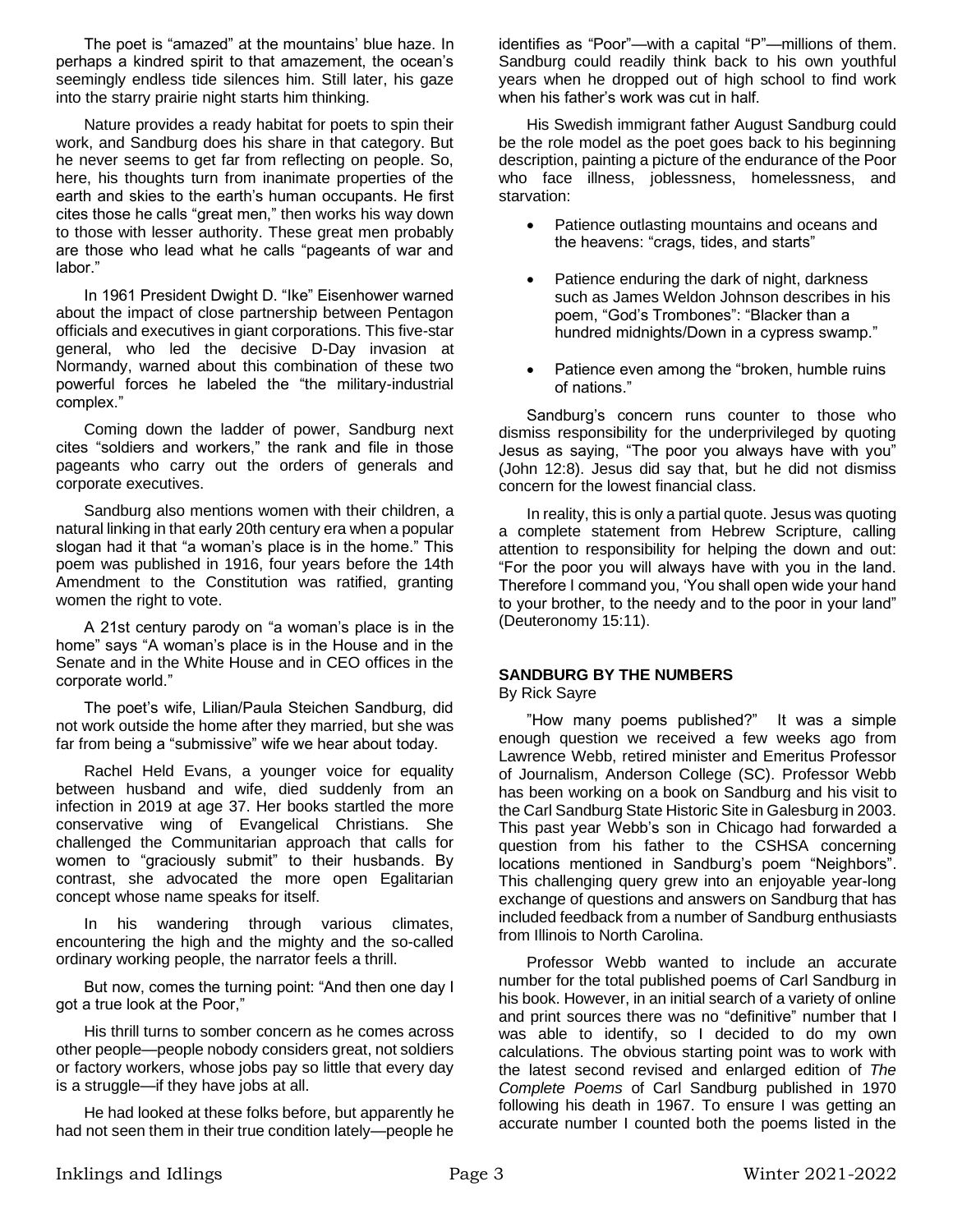"Table of Contents", as well as another count using the "Title Index of Poems" in the back of this anthology. Curiously, my initial count (and recounts) showed two different totals: 822 poem titles from the "Table of Contents" and 819 listed in the "Index". My recounts still showed the same totals.

Later in the week, I was searching the *Complete Poems*' "Index of Titles" for the poem entitled "Killers" and discovered two unique page numbers listed after the entry for "Killers" (36, 197). It then dawned on me that Sandburg must have published more than one poem with the same title. Sure enough, a more careful scan of titles in the "Index of Titles" showed two additional titles with multiple entries: "Bronzes" (27, 196) & "Landscape"(420, 423).

A total of 822 unique poems by Sandburg are found in the second revised and enlarged *Collected Poems of Carl Sandburg*. Yet we know that there were previously unpublished titles that were curated and published after the second edition anthology in 1970. We were also aware that we should include earlier Sandburg publications from Asgard Press (1904-1910), which was established by Sandburg's mentor Professor Philip Green Wright at Lombard College. These Asgard Press publications were not included in *Complete Poems*. Of the four Asgard Press titles authored by Sandburg, only one, "In Reckless Ecstasy", included poetry.

Along with the 258 additional "previously unpublished" Sandburg poems identified in five titles published from 1978-1999, and the twenty-two early poems published in "In Reckless Ecstasy" (1904), I think we can more accurately state that at least 1,102 of Carl Sandburg's poems have been published through 1999. You can add one more if you'd like to include the more recently discovered poem "Revolver" (January 2013).

| <b>TOTAL NUMBER OF CARL SANDBURG POEMS PUBLISHED</b>                                                               |                |                |  |  |
|--------------------------------------------------------------------------------------------------------------------|----------------|----------------|--|--|
|                                                                                                                    | <b>PubDate</b> | # of Poems     |  |  |
| <b>TOTAL SANDBURG POEMS PUBLISHED</b>                                                                              |                | $1,102*$       |  |  |
| <b>Complete Poems</b> (2d rev & enlarged ed)                                                                       | 1970           | 822            |  |  |
| <b>Previously Unpublished &amp; Early Poems</b>                                                                    |                | 280            |  |  |
| <b>In Reckless Ecstacy (Asgard Press)</b>                                                                          | 1904           | 22             |  |  |
| <b>Breathing Tokens</b>                                                                                            | 1978           | 118            |  |  |
| <b>Billy Sunday and Other Poems</b>                                                                                | 1993           | 44             |  |  |
| <b>Selected Poems</b>                                                                                              | 1996           | $\overline{4}$ |  |  |
| <b>Poems for Children Nowhere Near Old</b><br><b>Enough to Vote</b>                                                | 1999           | 19             |  |  |
| <b>Carl Sandburg: Poems of the People</b>                                                                          | 1999           | 73             |  |  |
| *Total does not include "Revolver" discovered in 2013 in the University of<br><b>Illinois Special Collections.</b> |                |                |  |  |

John Quinley, docent at the Carl Sandburg National Historic Site (Flat Rock, NC), recounts that when a radio host of the 1950s asked Sandburg during an interview how many poems he had written, Sandburg estimated about seven hundred, and reckoned that that came to about a penny a poem, since *Complete Poems* sold for \$6.95.

Quinley also reported that the NHS Museum Director, Jamie Nahan, is currently organizing several hundred thousand artifacts at the Sandburg Home in Flat Rock and has identified approximately 100 unpublished poems in their collection. Her efforts with these poems will be completed in the next few months. Researchers interested in the unpublished poems may contact Jamie Nahan via email at Jamie\_nahan@nps.gov, or call 828-233-2462 for more information about accessing these unpublished poems. In the meantime, my "Carl Sandburg Published Poems" calculations will humbly await any corrections or updates, along with any future discoveries!

#### **CARL SANDBURG SINGING ACROSS AMERICA**  By John W. Quinley

[Ed. Note: CSHSA member John W. Quinley is a retired college administrator and instructor in American History. He leads house tours at Carl Sandburg Home National Historic Site. You may reach John at [jwquinley@gmail.com.](mailto:jwquinley@gmail.com)]

Many know Carl Sandburg for his written work as poet and Lincoln historian. But Carl was also a consummate performer–delivering lectures, reading poetry, and singing folk songs across America. In 1958, the inaugural year of the Grammy Awards, he was nominated for "best performance documentary or spoken word." He won the following year for his reading of Aaron Copeland's "A Lincoln Portrait," and he received another nomination in 1962 for readings of his poetry. He was in his 80s then but had been making records for decades, starting in 1926 with "The Boll Weevil" and "Negro Spirituals" recorded on a 45 rpm. Sandburg released twenty-two records. Twelve of those featured folk songs, mostly from his *American Songbag*. Seven featured poetry, including excerpts from *The People, Yes* and a collection of poems for children. He also recorded excerpts from some prose works, including *Abraham Lincoln: The Prairie Years & The War Years*; autobiography, *Always the Young Strangers*; and his children's tales, *Rootabaga Stories*.

## FOLK SONGS IN AMERICAN HISTORY

During Carl's childhood and young adulthood, ballads or folk songs were thought to be crude and unworthy of public performance, literary criticism, or formal preservation. And "with the spread of literacy, the increasing circulation of printed matter, the introduction of phonographs, and the removal of old-time isolation, through the agency of railroad, automobiles, and (in these days) of airplanes, the singing of traditional songs played a lesser role," writes Louise Pound in *American Songs and Ballads*. Sandburg's pioneering and foundational efforts to sing publicly and to collect American folk songs profoundly helped preserve this important record of our shared past. Garrison Keillor, writing in the introduction to a later edition of the *The American Songbag*, called Sandburg a "cultural patriot" who came along at a time when he was needed. Prior to the 1927 publication of *American Songbag*, children in public schools mostly sang sentimental songs about home and family, which included moral messages about patriotism, industry, cleanliness, and reverence for God. Sandburg's effort to share more authentic songs of the people reflected more accurately the full range of American experience.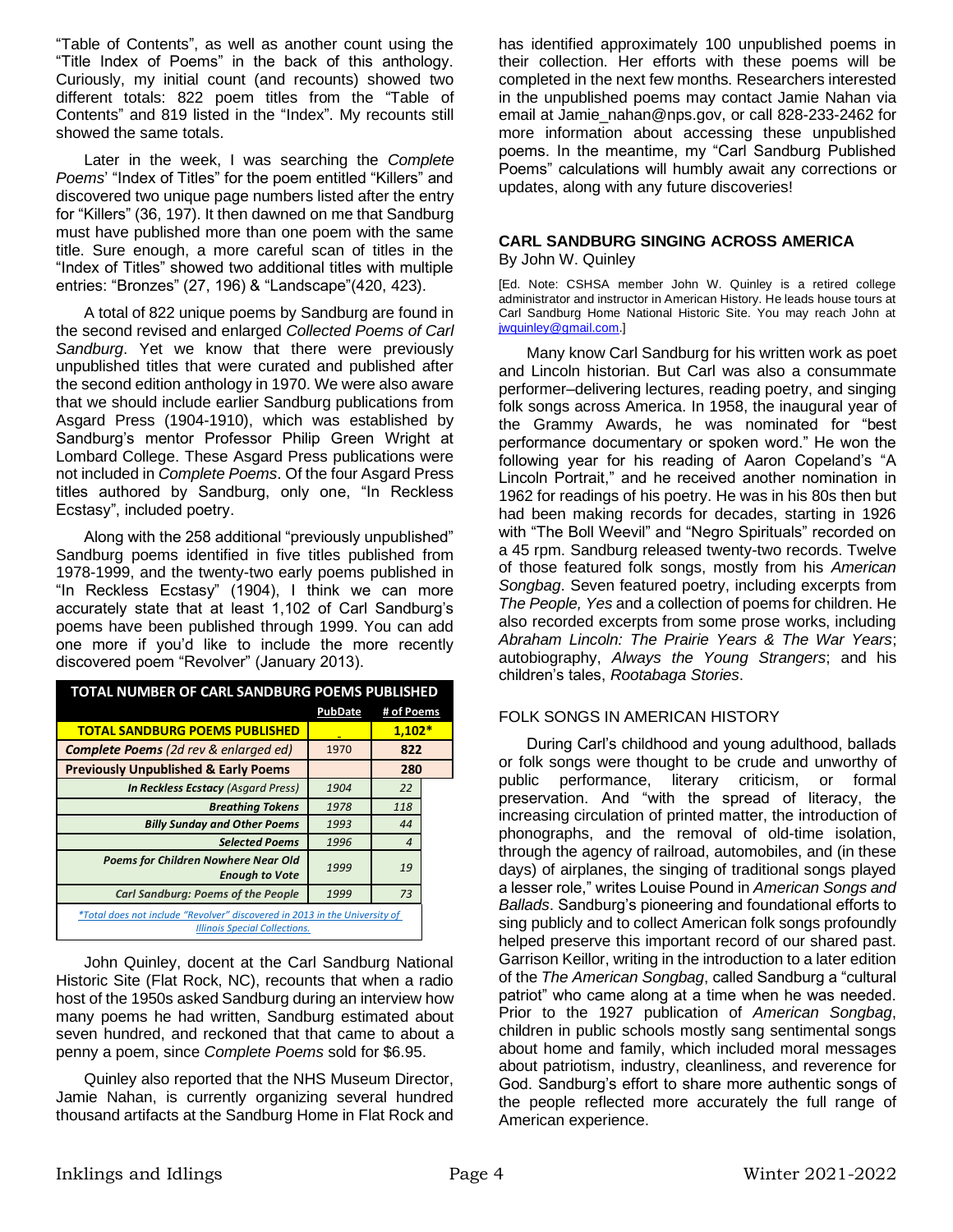### DEVELOPMENT AND LIFELONG CAREER IN FOLK SINGING

# WHEN DID HE START SINGING AND PLAYING?

Like so many interests in Sandburg's life, the origin of his singing and playing leads back to his youth in Galesburg. As a boy, Carl made a willow whistle, which is a comb with paper which sounded like a harmonica, and a cigar box banjo. He later bought a kazoo, a concertina, and a two-dollar pawn shop banjo. He paid a quarter for three banjo lessons; one of his friends taught him minstrel and popular songs and ballads; and he took a few lessons from a choirmaster. As a young man, he sang in his college glee club and with a local barbershop quartet.

Sandburg bought his first guitar in 1910 at thirty-two years of age. It was an ornate parlor instrument sold by Sears & Roebuck. It would be six years before his first book of poetry was published. He wrote his wife Paula, "I forgot to tell you that the S-S [Sandburg – Steichen, a favorite term of endearment] now have a guitar and there will be songs warbled and melodies whistled to the... thrumming of Paula-and-Cully's new stringed instrument." When he added folk songs to his lectures, he drew larger and larger audiences, saying "If you don't care for them and want to leave the hall it will be all right with me. I'll only be doing what I'd be doing if I were at home, anyway." They stayed "and for the rest of his prolific and long life, Sandburg warbled songs and whistled melodies to the thrumming of various guitars at home, on stages across the country, at gatherings with friends, and on phonograph recordings" (Golden, 1961, p.79). The moniker "the old troubadour" given to Carl by his long-time friend, architect Frank Lloyd Wright stuck with him all his life.

## WHERE DID HE FIND HIS SONGS?

A young Sandburg collected songs from friends and folks he met while working numerous jobs around Galesburg and as he traveled as a hobo and as a door-todoor salesman. "He was becoming a keen listener and observer, filing away the rhythms of a diverse language and the faces of the men who told him their stories, false or true" (Niven, 1991, p.35).

As he sang and lectured throughout America, his musical collection grew further. There were songs of rural and city life, wars, labor and unions, gospel, farmers and cowboys, immigrants, love, death, and nonsense. Literary colleagues, union organizers, college students and professors, and obscure 19th-century songbooks added to the collection.

### WHAT WAS HIS SINGLING AND PLAYING LIKE?

Sandburg had natural instincts as a performer, and he genuinely liked his audiences and his contact with them. There was a haunting quality to his voice, which he delivered with impeccable timing. Journalists and longtime friend Harry Golden shared that "I've heard him sing in a huge auditorium in a whisper, and yet the entire audience sat silent, spellbound." *Chicago Daily News* colleague, Lloyd Lewis, remarked that, "Sandburg may not be a great singer, but his singing is great. He is the last of the troubadours; the last of the nomad artists who hunted out the songs people made up, and then sang them back to the people like a revelation." "For every song that he sings there comes a mood, a character, an emotion…you see farmhands wailing their lonely ballads, hill-billies lamenting over drowned girls, levee hands in the throes of the blues, cowboys singing down their herds, barroom loafers howling for sweeter women, Irish section hands wanting to go home, hoboes making fun of Jay Gould's daughter. The characters are real as life, only more lyric than life ever quite gets to be" (Niven, 1991, p.446).

Sandburg accompanied himself on a guitar with no additional instruments. He strummed with two-fingers and, although he knew ten to twelve chords, he stayed basically within two keys, A and C. Even after classical guitar icon, Segovia, gave Sandburg a few lessons and composed a little practice piece "for my dear Sandburg to teach his fingers as if they were little children," Sandburg's style remained simple, but perfectly matched to his delivery. Sandburg sarcastically said of his playing, "If I'd gotten a prison sentence, I'd probably have become pretty good on the guitar." Sandburg dedicated a poem to Segovia, titled, "The Guitar," which Sandburg described as "A small friend weighing less than a newborn infant, ever responsive to all sincere efforts aimed at mutual respect, depth of affection or love gone off the deep end. A device in the realm of harmonic creation whose six silent strings have the sound potential of profound contemplation or happy-go-lucky whim."

## HOW EXTENSIVELY DID CARL PERFORM?

Sandburg became more and more in demand on stages and in halls across America. He lectured, read, and sang at colleges, women's clubs, lyceums, conventions, poetry societies, and more. Carl would often be gone from home, performing for four or five months at a time. By the late 1920s Sandburg estimated that he had performed at about two-thirds of the state universities in the country. In 1929 he delivered the Phi Beta Kappa lecture at Harvard and recited an original poem written for the occasion. After getting the nod from such a prestigious institution, he said, "Harvard has more of a reputation to lose than I have." Later that same year at the anniversary of the Lincoln-Douglas debates in Galesburg, he spoke to a crowd of 25,000. In the fall of 1936 Sandburg gave thirty lectures in seventy days, traveling through a dozen states and Canada. In 1938 in a letter to President Franklin D. Roosevelt, Sandburg told the president to "expect me someday at the White House door with guitar, for an evening of songs and of stories from the hinterlands." During the 1950s, while he was in his 70s, Sandburg continued to perform extensively. He gave concerts to an audience of 9,000 at the University of California and performed in front of 3,000 admirers at the Genial Federation of Women's Club in Asheville. Sandburg was so much in demand that he turned down hundreds of invitations to speak each year, holding sacrosanct time for his poetry, biography, journalism, and other pursuits, regardless of monetary considerations.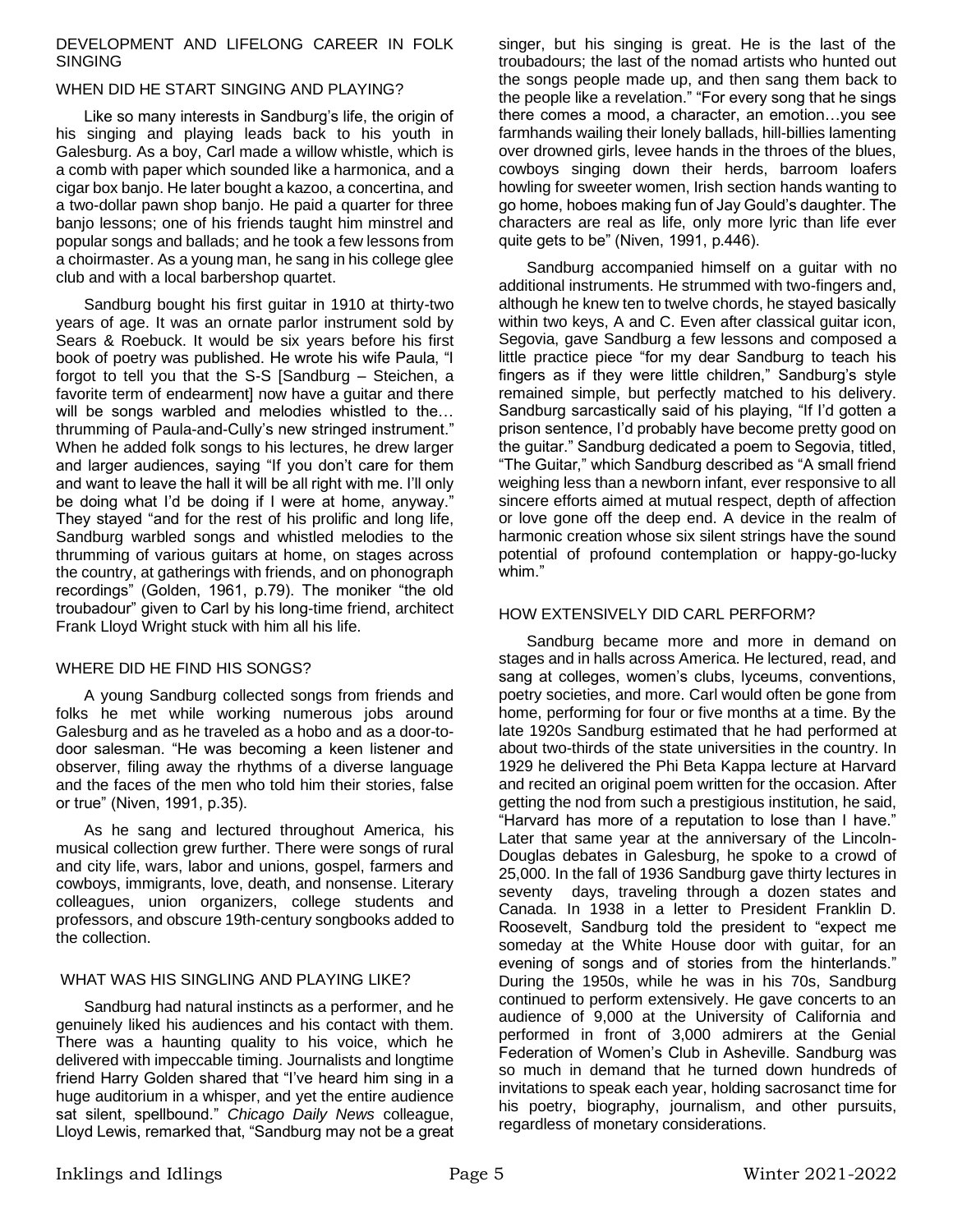Lecture fees were a large part of Sandburg's income. In his early days as a journalist in 1914 Chicago he earned a salary of \$25 a week, but he could earn as much as \$100 per lecture; by the end of the 1920s, he earned \$7,000 in speaker fees. In the 1950s and 1960s he commanded large fees for his appearances on television for which he was in great demand. At nearly eighty years of age, he received \$10,000 (\$90,000 in today's money) to give an address at the Chicago Dynamic Week and read an original poem.

## *THE AMERICAN SONGBAG*

Sandburg was nearly fifty years old when he published *The American Songbag* in 1927. The volume contained lyrics, piano accompaniment, and historic commentary for 280 folk songs–100 of which had never been published before. *The American Songbag* quickly became a standard in households across America, and it remained in print continuously for more than seventy years.

Sandburg called the book "an All-American affair, marshaling the genius of thousands of original singing Americans." He said that "the collection could hardly be called poetry in its lofty sense, but they said, by other routes, what his poetry says." These songs and Sandburg's poetry chronicle the customs and lives of the early twentieth-century American melting pot.

Sandburg describes his work further: "There is a human stir throughout the book with the heights and depths to be found in Shakespeare. A wide human procession marches through these pages. The rich and the poor; robbers, murders, hangmen; fathers and wild boys' mothers with soft words for their babies; workmen on railroads, steamboats, ships; wanderers and lovers of homes, tell what life has done to them."

In 1950 at seventy-two years of age, Sandburg published a new edition called the *New American Songbag.* Bing Crosby wrote the introduction.

### INFLUENCE ON AMERICAN FOLK MUSIC

*The American Songbag* established Sandburg as both an important singer of folk songs and a critical advocate for the preservation and collection of these songs. As early as 1921 Carl wrote, "This whole thing is only in its beginning, America knowing its songs.…It's been amazing to me to see how audiences rise to 'em; how the lowbrows just naturally like Frankie an' Albert while the highbrows, with the explanation that the murder and adultery is less in percentage than in the average grand opera, and it is the equivalent for America of the famous gutter song of Paris—they get it."

*The American Songbag* first published many tunes now considered folk song standards, including: the "Ballad of the Boll Weevil," "C.C. Rider," "The John B. Sails," "The Weaver," "Casey Jones," "Shenandoah (as the Wide Mizzoura)," "Mister Frog Went A-courting," "The Farmer (Is the Man Who feeds Them All)," "Hangman," "Railroad Bill," "La Cucaracha," "Halleluiah, I'm a Bum," "Midnight Special," "The House Carpenter," and "Frankie and

Johnny." These songs first inspired such legends as The Weavers, Woody Guthrie, and Burl Ives, and later on, The Kingston Trio, Pete Seeger, Leadbelly, and the New Lost City Ramblers. Later twentieth century folk, popular music, rock, and country music artists also recorded songs from the *Songbag*. Among these were the Beach Boys, Johnny Cash, Peter, Paul, and Mary, Credence Clearwater Revival, Dan Zanes, and Joan Baez.

In 1964 Bob Dylan briefly visited the elderly Sandburg, the man who had inspired Dylan's poetry and songwriting. Dylan won the Nobel Prize in Literature in 2016 for having created new poetic expressions within the great American song tradition–a tradition preserved and expanded by the foundational work of Carl Sandburg some 100 years earlier.

Carl Sandburg dedicated *The American Songbag*, "To those unknown singers–who made songs–out of love, fun, grief–and to those many other singers–who kept those songs as living things of the heart and mind–out of love, fun, grief." It is fitting that so many carried on this important work begun by the old troubadour and poet of the people.

#### **THE SANDBURG'S CONNEMARA HOME**  By Gayle Keiser

[This is Part 1 of a two-part article by CSHSA member Gayle Keiser about the Sandburg's Connemara home.]

The Sandburgs bought property on Lake Michigan outside Harbert, Michigan, and Carl began writing books in addition to reporting for the *Chicago Daily News*. Between 1919 and 1927 he wrote *The Chicago Race Riots*, *The Rootabaga Stories*, the two-volume biography *Abraham Lincoln: The Prairie Years*, and *Abe Lincoln Grows Up*. He recorded an album of songs for RCA Victor Talking Machine Company, and *The American Songbag* was published. In 1927 the family moved into the lake house that Lilian designed, "a tall house with scores of windows" as granddaughter Paula Steichen saw it.

During her studies at University of Chicago Lilian delved into genetics and applied her knowledge to develop a breeding program based on science to produce premium animal bloodlines and to improve the quality and quantity of goat milk production. Lilian had digestive issues and found goats' milk to be soothing. She also discovered that goats' milk was a suitable nutrient for babies with colic.

After the family relocated to Michigan, the Sandburgs' youngest daughter Helga expressed an interest in raising dairy cows. Carl discouraged her, according to Lilian. "It was Carl who told her, 'You can't possibly handle a cow. But a goat, you just put 'em in the family car and drive off.' That's how we got into having goats," Lilian stated in comments recorded by the National Park Service.

In 1936 Lilian bought a couple of goats to provide for the family's needs. The two goats reproduced quickly, and Lilian registered her prize-winners as the "Chikaming Goat Herd"named after the township in which their Tom Thumb farm was located on the sand dunes of Lake Michigan.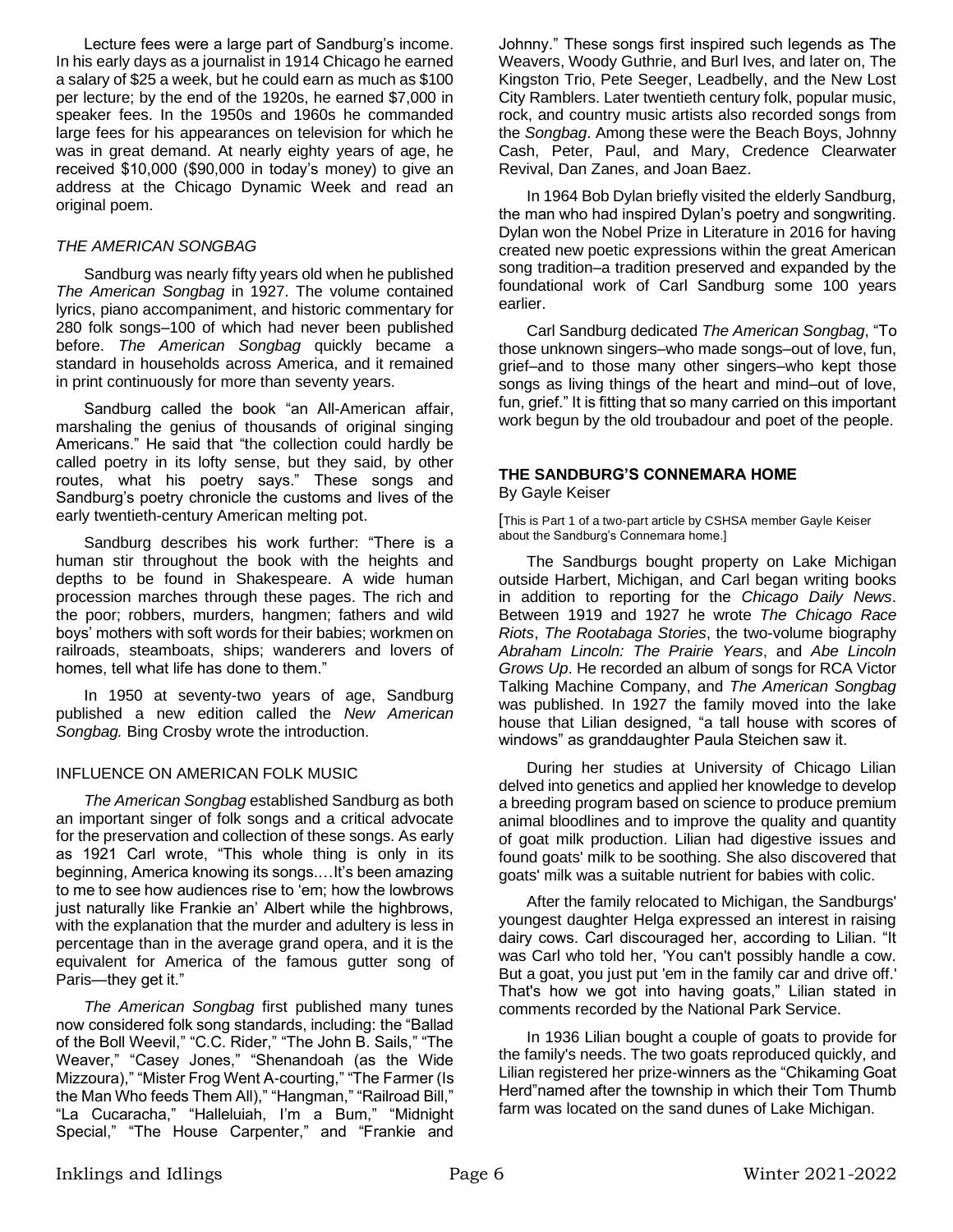The eighteen years the Sandburgs lived in Michigan were also productive for Carl's writing and his notoriety. He published *The People, Yes* (1936) and completed the four volumes of *Abraham Lincoln: The War Years* (1939). In 1940 he won the Pulitzer Prize in History, was elected to the American Academy of Arts and Letters, and received honorary degrees from Harvard and Yale.

But the family was growing restless, and Michigan winters were harsh for the goats. Carl told a local reporter, "A long time ago, I told them [Lilian and Helga] that whenever and wherever they found a place they liked better than Harbert, Michigan, we'd pull up roots." Soon after, a Chicago paper announced Sandburg's departure for North Carolina. "Mr. Sandburg has acquired a historic estate in which he can commune with ghosts of the Civil War."

Sandburg wrote about a third of his publications while living at Connemara, including a novel *Remembrance Rock*, his autobiography *Always the Young Strangers*, and the *Complete Poems* for which he received a second Pulitzer Prize in Poetry. But it was the history of the Flat Rock, North Carolina property that perhaps interested Carl most and reflected his desire to forge a different future for the country following the deeply divisive Civil War.

The house was built in 1836 by slaves owned by the man who served as Treasurer of the Confederate government. He named it "Rock Hill" owing to the exposed rock faces on two mountain tops located on the property. Rock Hill was sold to a confederate officer who never occupied the property, then bought by a wealthy capitalist and textile industrialist who opposed unions and child labor laws. He renamed it "Connemara" in honor of his family's Irish ancestry.

By 1945 Lilian had decided it was time to find a home more suited to the needs of her farm. She located Connemara with the assistance of a realtor. After looking at two other properties near Asheville, she decided on the 245-acre farm and paid \$45,000 for it. The property provided mountain air, gardens and orchards full of vegetables and fruit, plenty of pasture land and farm buildings for her goats, and inspiration for Carl's writing.

The acreage included Little Glassy and Big Glassy mountains with huge granite tops a mile-long hike from the residence. In a letter sent home to Michigan Lilian wrote, "I am more than ever impressed with the many spots with glorious views of distant mountains and perpendicular cliffs of glassy rock. It is Wilderness indeed!"

The Sandburgs' granddaughter Paula Steichen wrote in her book *My Connemara*, "This wilderness and the old house with gun turrets and great fluted columns and newly painted walls, with dairy lands, barns and fields–this was my new world where I would grow up."

Paula saw the property as perfect for a family headed by a writer and a farmer. "The barn was far enough from the house so that none of the clatter of milk pails or excited calls to stray cows or pigs would carry to the writer's working quarters. Beyond the great field rolling downhill to a lake at the front of the house one could see the Smoky

Mountains–and rising at the rear of the house was the hazy Blue Ridge range."

"Gramma always declared that she bought Connemara because of the winding driveway banked with one-hundred-foot pine trees and an ivy-covered stone wall. For Helga, the decision was made when she sighted the sloping fields and spreading oak limbs under which the goats could graze and rest content in summer sun.

"My grandmother often exclaimed after mounting the twenty steps to the front door and turning to look past the tall white pillars, 'We didn't just buy 245 acres of land when we bought Connemara, we bought a million acres of sky too!' "

Upon his first visit to their new home, Carl agreed with Lilian's assessment. But he added it was quite the "baronial estate for an old socialist!" He had come a long way from his birthplace, a tiny three-room cottage with blue-collar neighbors surrounding 313 East Third Street in Galesburg, Illinois.

#### **LINCOLN'S SPIRITUAL SON**  By Mike Hobbs

On August 29 CSHSA member Gayle Keiser and I attended musician Barry Cloyd's Carl Sandburg performance at the Bishop Hill Chautauqua. Mr. Cloyd recited the text of a North Carolina state official's remarks at a ceremony welcoming Sandburg to the State in the 1940's. The Chautauqua audience found the official's tribute to Sandburg moving.

 *Our guest of honor Carl Sandburg is an originalsomething that has never happened before. Something new under the sun. And how does this come about? Those schooled in science might call it a mutation! Those steeped in religion will call it a miracle…. Surely free-swinging Walt Whitman was his great-uncle and shy, sensitive Emily Dickinson was his great-aunt.*

 *Among his distant relatives I find Bret Harte and Mark Twain, while his first cousins could be Vachel Lindsay, Edgar Lee Masters, and Robert Frost, and I think among his nephews we might even find our own Thomas Wolfe. But when I come to name his literary father, I hesitate and then go on to say that he could have been that tall, angular man with the stovepipe hat who went to Gettysburg one day and made a brief, immortal address. And if I were so bold as to attempt to name his spiritual ancestor, I would suggest that patriarch whose gifted hand wrote the book of Job."* 

## **CSHSA WEBSITE, FACEBOOK, & SANDBURG BOOK**

To keep up on events at the Carl Sandburg State Historic Site go t[o www.sandburg.org](http://www.sandburg.org/) or to our Facebooki page. Stay tuned for the publication of Barbara Schock's anthology *Sandburg's Hometown.*